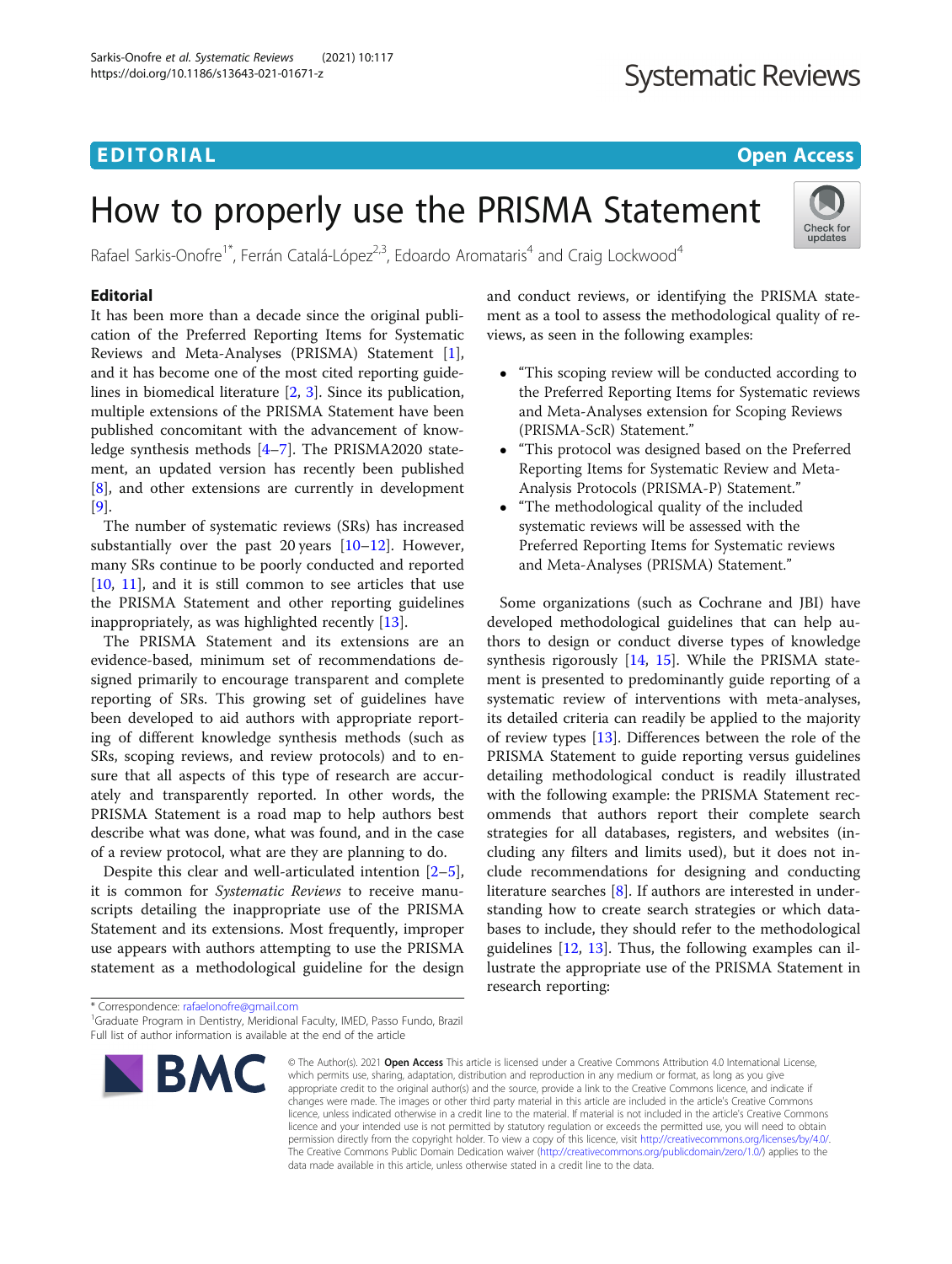- <span id="page-1-0"></span> "The reporting of this systematic review was guided by the standards of the Preferred Reporting Items for Systematic Review and Meta-Analysis (PRISMA) Statement."
- "This scoping review was reported according to the Preferred Reporting Items for Systematic Reviews and Meta-Analyses extension for Scoping Reviews (PRISMA-ScR)."
- "The protocol is being reported in accordance with the Preferred Reporting Items for Systematic Review and Meta-Analysis Protocols (PRISMA-P) Statement."

Systematic Reviews supports the complete and transparent reporting of research. The Editors require the submission of a populated checklist from the relevant reporting guidelines, including the PRISMA checklist or the most appropriate PRISMA extension. Using the PRISMA statement and its extensions to write protocols or the completed review report, and completing the PRISMA checklists are likely to let reviewers and readers know what authors did and found, but also to optimize the quality of reporting and make the peer review process more efficient.

Transparent and complete reporting is an essential component of "good research"; it allows readers to judge key issues regarding the conduct of research and its trustworthiness and is also critical to establish a study's replicability.

With the release of a major update to PRISMA in 2021, the appropriate use of the updated PRISMA Statement (and its extensions as those updates progress) will be an essential requirement for review based submissions, and we encourage authors, peer reviewers, and readers of Systematic Reviews to use and disseminate that initiative.

#### Abbreviations

PRISMA: Preferred Reporting Items for Systematic Reviews and Meta-Analyses; PRISMA-ScR: Preferred Reporting Items for Systematic reviews and Meta-Analyses extension for Scoping Reviews; PRISMA-P: Preferred Reporting Items for Systematic Review and Meta-Analysis Protocols; SRs: Systematic reviews

#### Acknowledgements

None

#### Authors' contributions

RSO drafted the initial version. FCL, EA, and CL made substantial additions to the first and subsequent drafts. All authors read and approved the final manuscript.

#### Funding

RSO is funded in part by Meridional Foundation. FCL is funded in part by the Institute of Health Carlos III/CIBERSAM.

#### Availability of data and materials

We do not have any additional data or materials to share.

#### **Declarations**

#### Ethics approval and consent to participate

Not applicable.

#### Consent for publication

Not applicable.

#### Competing interests

CL is Editor-in-Chief of Systematic Reviews, FCL is Protocol Editor of Systematic Reviews, and RSO is Associate Editor of Systematic Reviews.

#### Author details

<sup>1</sup>Graduate Program in Dentistry, Meridional Faculty, IMED, Passo Fundo Brazil. <sup>2</sup>Department of Health Planning and Economics, National School of Public Health, Institute of Health Carlos III, Madrid, Spain. <sup>3</sup>Department of Medicine, University of Valencia/INCLIVA Health Research Institute and CIBERSAM, Valencia, Spain. <sup>4</sup>JBI, Faculty of Health and Medical Sciences, The University of Adelaide, Adelaide, Australia.

#### Published online: 19 April 2021

#### References

- 1. Moher D, Liberati A, Tetzlaff J, Altman DG. PRISMA Group. Preferred reporting items for systematic reviews and meta-analyses: the PRISMA statement. J Clin Epidemiol. 2009;62(10):1006–12. [https://doi.org/10.1016/j.](https://doi.org/10.1016/j.jclinepi.2009.06.005) [jclinepi.2009.06.005](https://doi.org/10.1016/j.jclinepi.2009.06.005).
- 2. Caulley L, Cheng W, Catala-Lopez F, Whelan J, Khoury M, Ferraro J, et al. Citation impact was highly variable for reporting guidelines of health research: a citation analysis. J Clin Epidemiol. 2020;127:96–104. [https://doi.](https://doi.org/10.1016/j.jclinepi.2020.07.013) [org/10.1016/j.jclinepi.2020.07.013](https://doi.org/10.1016/j.jclinepi.2020.07.013).
- 3. Page MJ, Moher D. Evaluations of the uptake and impact of the Preferred Reporting Items for Systematic Reviews and Meta-Analyses (PRISMA) Statement and extensions: a scoping review. Syst Rev. 2017;6(1):263. [https://](https://doi.org/10.1186/s13643-017-0663-8) [doi.org/10.1186/s13643-017-0663-8.](https://doi.org/10.1186/s13643-017-0663-8)
- 4. Rethlefsen ML, Kirtley S, Waffenschmidt S, Ayala AP, Moher D, Page MJ, et al. PRISMA-S: an extension to the PRISMA Statement for reporting literature searches in systematic reviews. Syst Rev. 2021;10(1):39. [https://doi.org/10.11](https://doi.org/10.1186/s13643-020-01542-z) [86/s13643-020-01542-z](https://doi.org/10.1186/s13643-020-01542-z).
- 5. Tricco AC, Lillie E, Zarin W, O'Brien KK, Colquhoun H, Levac D, et al. PRISMA Extension for Scoping Reviews (PRISMA-ScR): Checklist and Explanation. Ann Intern Med. 2018;169(7):467–73. <https://doi.org/10.7326/M18-0850>.
- 6. Moher D, Shamseer L, Clarke M, Ghersi D, Liberati A, Petticrew M, et al. Preferred reporting items for systematic review and meta-analysis protocols (PRISMA-P) 2015 statement. Syst Rev. 2015;4(1):1. [https://doi.org/10.1186/204](https://doi.org/10.1186/2046-4053-4-1) [6-4053-4-1.](https://doi.org/10.1186/2046-4053-4-1)
- 7. Hutton B, Salanti G, Caldwell DM, Chaimani A, Schmid CH, Cameron C, et al. The PRISMA extension statement for reporting of systematic reviews incorporating network meta-analyses of health care interventions: checklist and explanations. Ann Intern Med. 2015;162(11):777–84. [https://doi.org/10.](https://doi.org/10.7326/M14-2385) [7326/M14-2385.](https://doi.org/10.7326/M14-2385)
- 8. Page MJ, McKenzie JE, Bossuyt PM, Boutron I, Hoffmann TC, Mulrow CD, et al. The PRISMA 2020 statement: an updated guideline for reporting systematic reviews. Syst Rev. 2021;10(1):89. https://doi/10.1186/s13643-021- 01626-4.
- 9. EQUATOR Network: Reporting guidelines under development for systematic reviews. [https://www.equator-network.org/library/reporting-guidelines](https://www.equator-network.org/library/reporting-guidelines-under-development/reporting-guidelines-under-development-for-systematic-reviews/)[under-development/reporting-guidelines-under-development-for-systema](https://www.equator-network.org/library/reporting-guidelines-under-development/reporting-guidelines-under-development-for-systematic-reviews/) [tic-reviews/](https://www.equator-network.org/library/reporting-guidelines-under-development/reporting-guidelines-under-development-for-systematic-reviews/). Accessed 11 Feb 2021.
- 10. Page MJ, Shamseer L, Altman DG, Tetzlaff J, Sampson M, Tricco AC, et al. Epidemiology and Reporting Characteristics of Systematic Reviews of Biomedical Research: A Cross-Sectional Study. Plos Med. 2016;13(5): e1002028. <https://doi.org/10.1371/journal.pmed.1002028>.
- 11. Ioannidis JP. The Mass Production of Redundant, Misleading, and Conflicted Systematic Reviews and Meta-analyses. Milbank Q. 2016;94(3):485–514. [https://doi.org/10.1111/1468-0009.12210.](https://doi.org/10.1111/1468-0009.12210)
- 12. Niforatos JD, Weaver M, Johansen ME. Assessment of Publication Trends of Systematic Reviews and Randomized Clinical Trials, 1995 to 2017. JAMA Intern Med. 2019;179(11):1593–4. https://doi.org/10.1001/jamainternmed. 2019.3013.